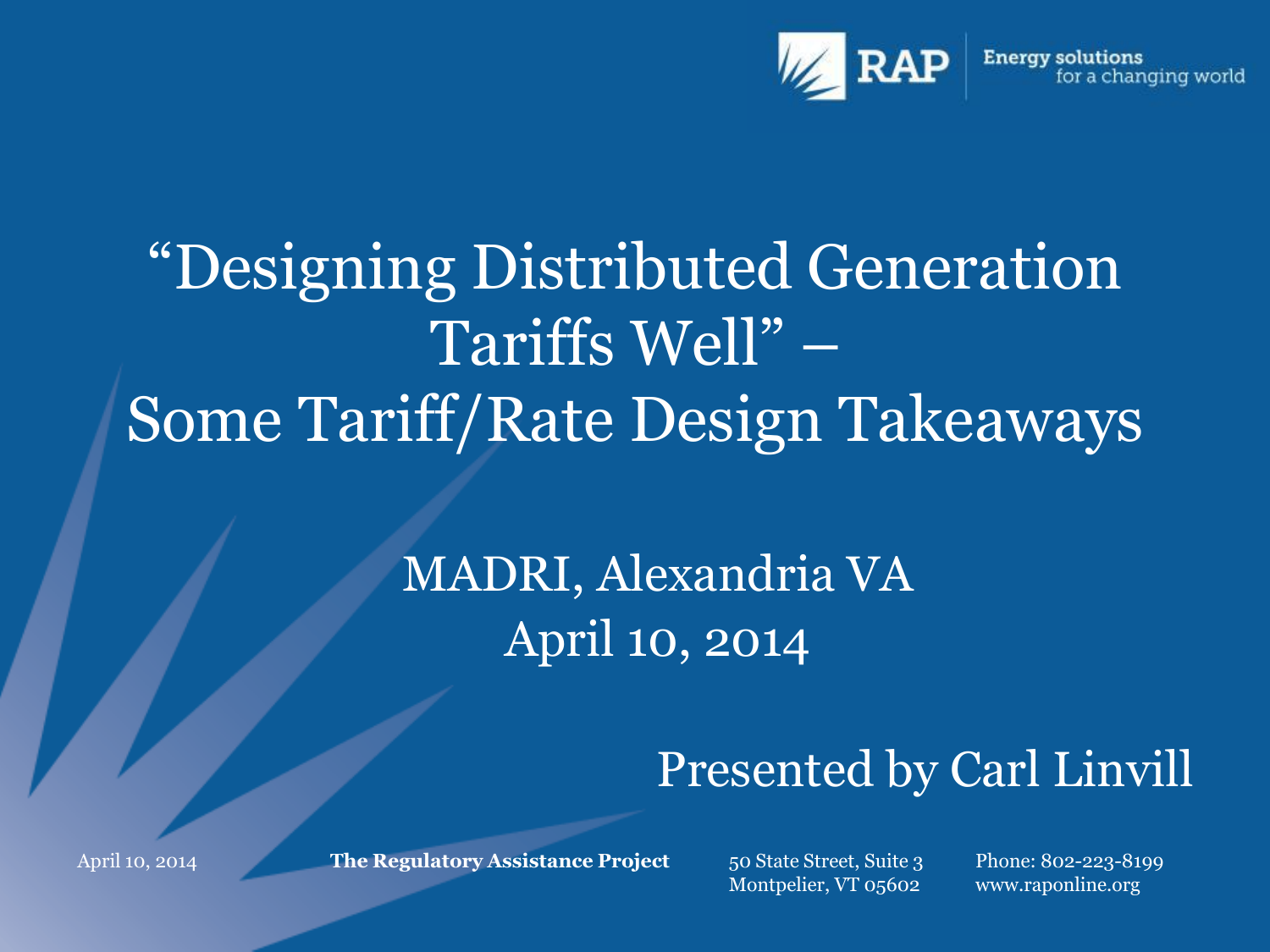# Twelve Main Points of Designing DG Well

- Value is a two (or more) way street
- Consider all relevant sources of benefit and cost over the long term
- Select & implement a valuation method
- Cross-subsidies may flow either way
- Extrapolating from extreme situations is misleading
- Infant industry subsidy tradition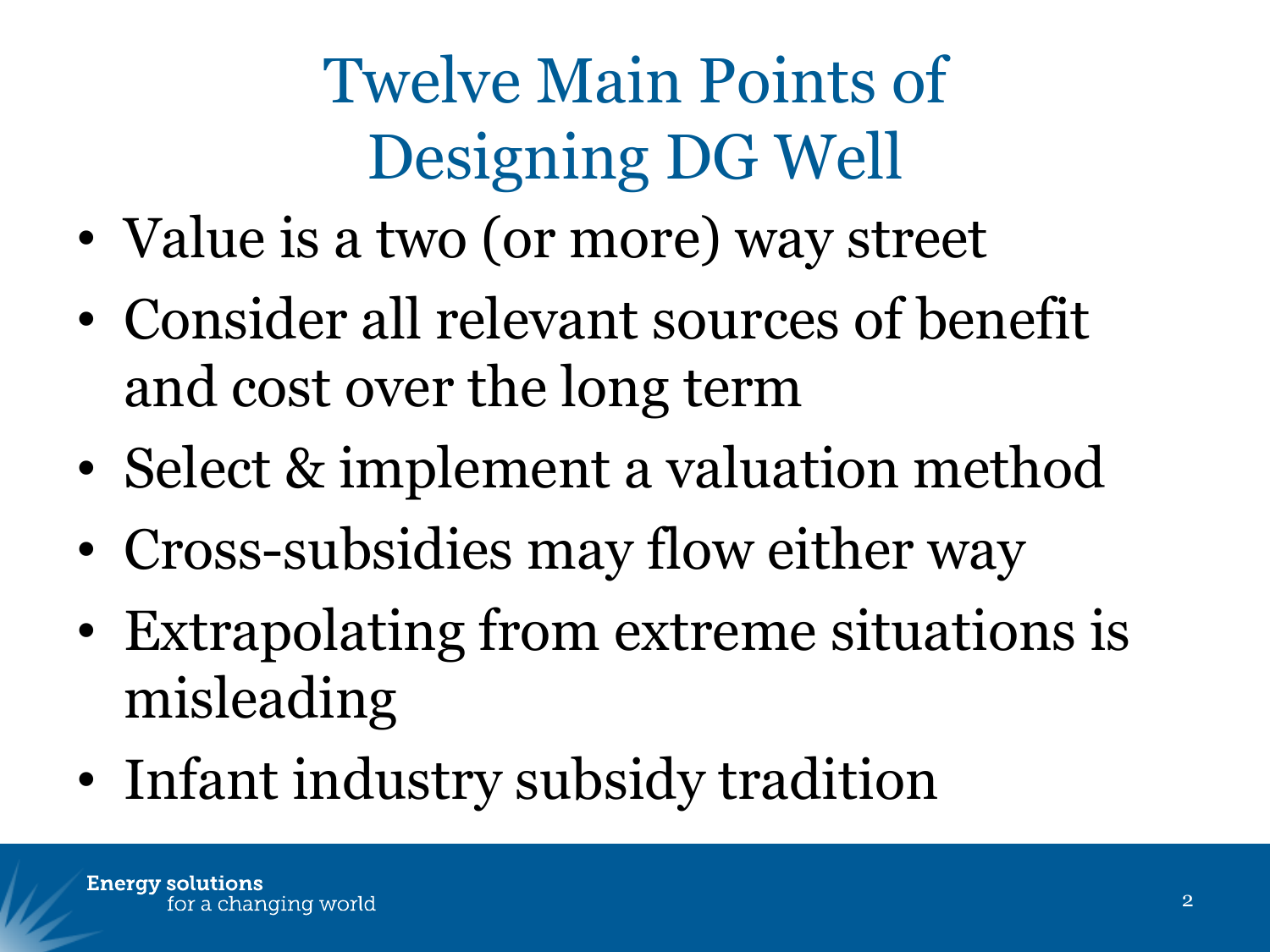## Twelve Main Points

- Rules matter (e.g. interconnection)
- No more complicated than necessary
- Support innovative power sector models
- Keep incentive decision separate from rate design
- Keep decoupling decision separate from rate design
- Consider mechanisms for "have-nots"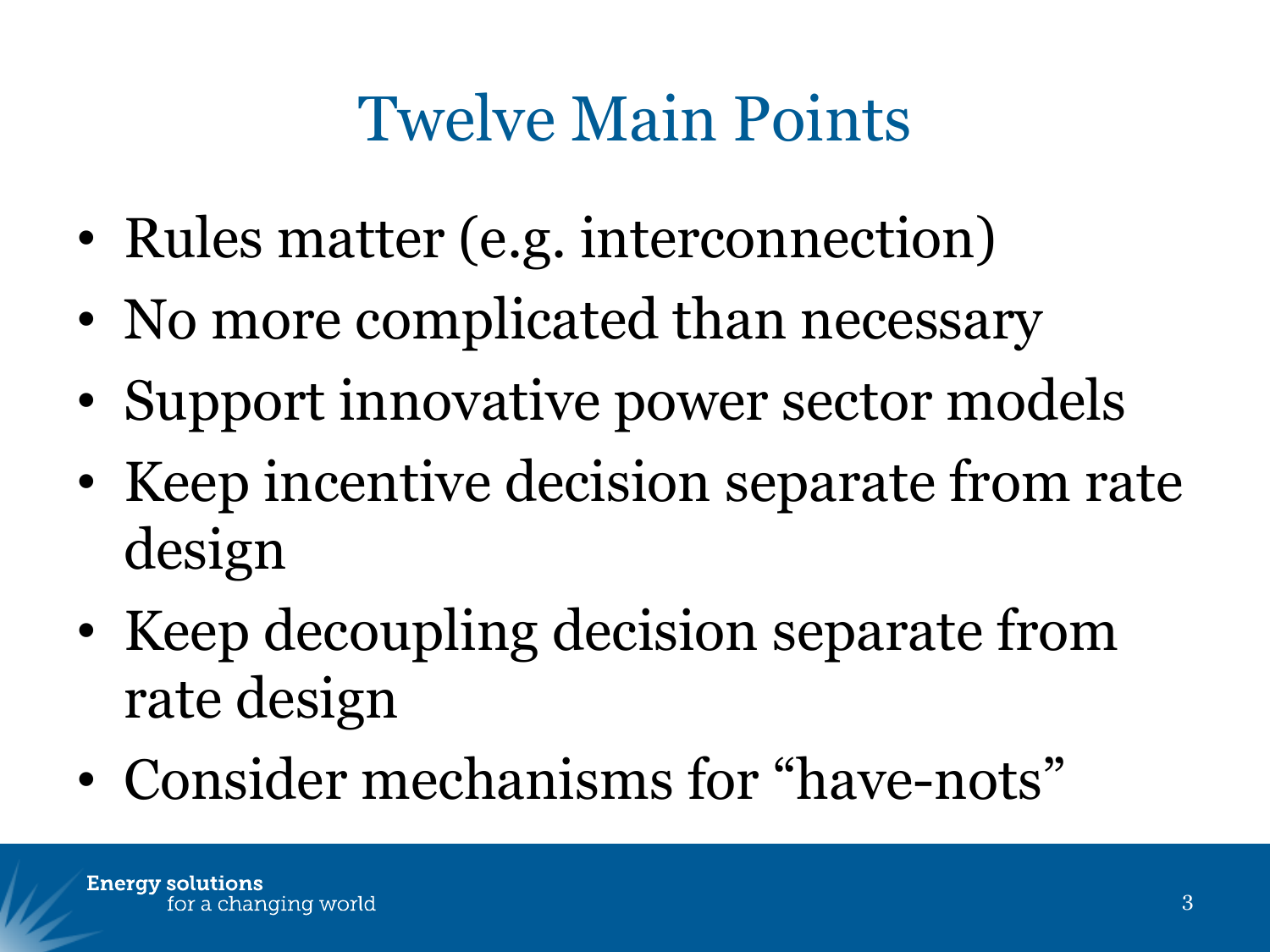### Consider: Cross-Subsidies run both ways

- If value of PV < volumetric charges:
	- Other customers subsidize PV customers
	- Under-recovery of utility's fixed costs
	- Upward pressure on rates (cross subsidy)
	- Reduced utility shareholder returns
- If value of  $PV >$  volumetric charges:
	- PV customers subsidize other customers
	- Suppresses PV deployment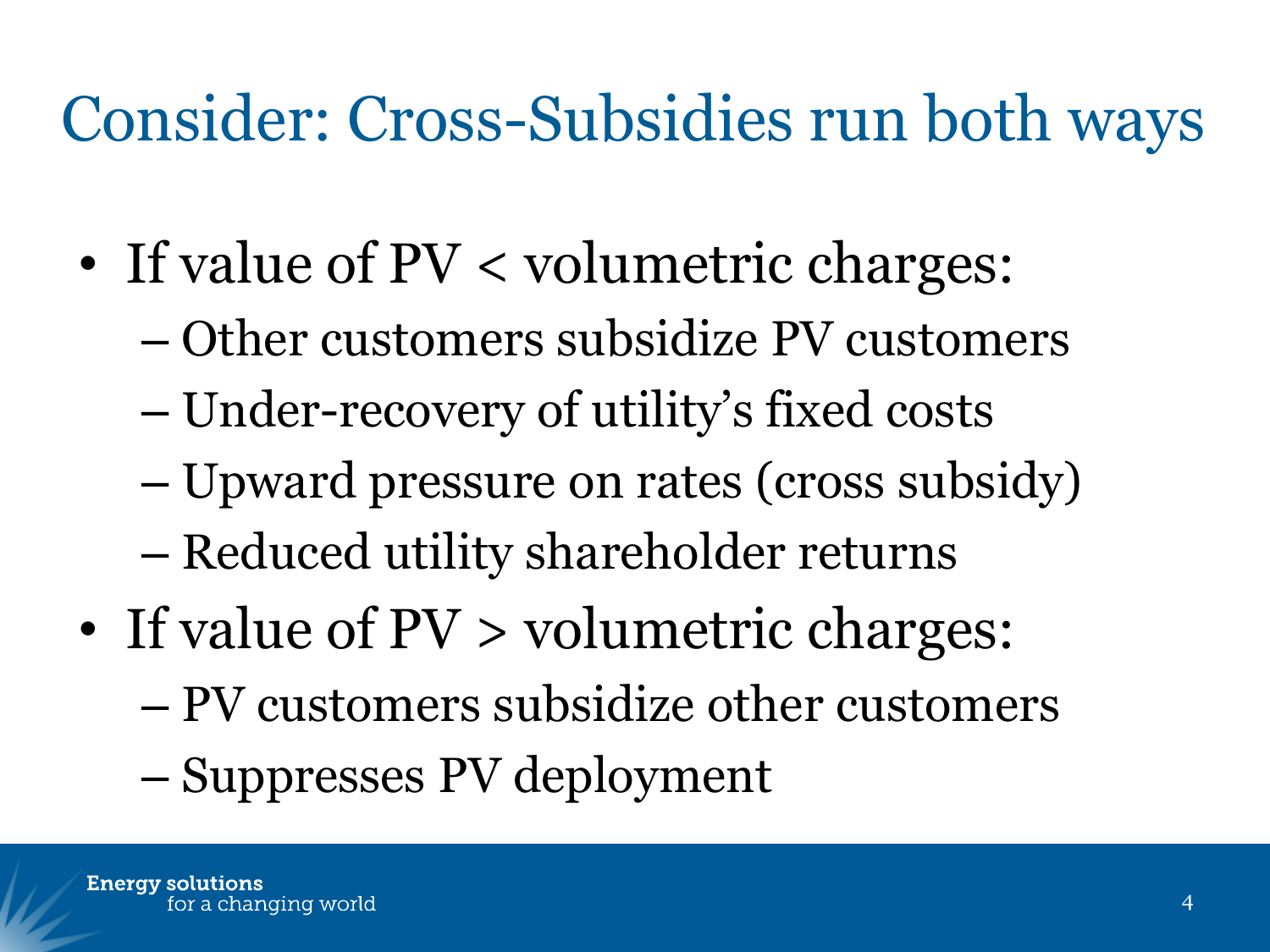#### Consider: Don't Extrapolate from Extremes Tail Block Rates Vary (E3, 2013)



**Energy solutions** for a changing world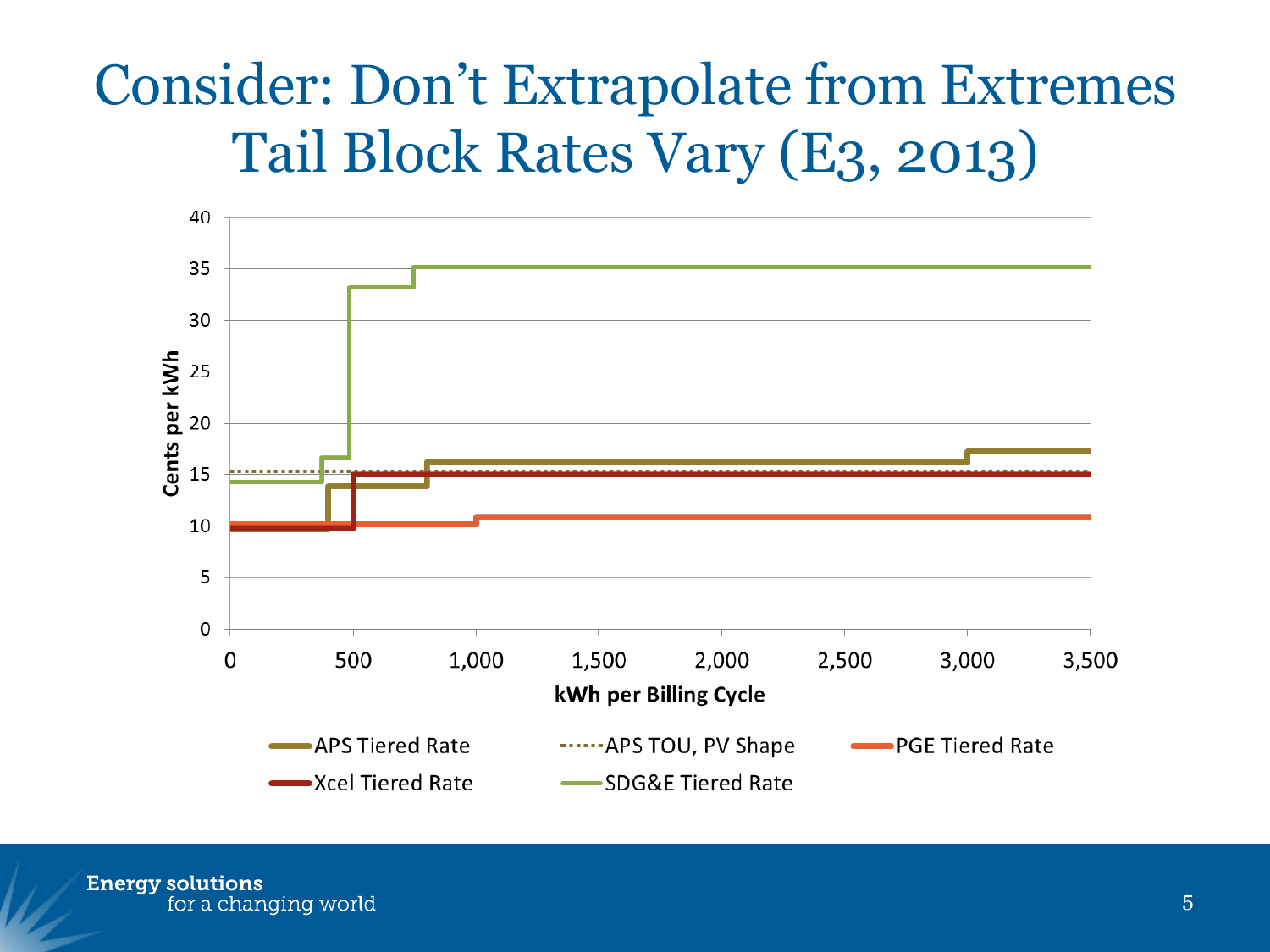# Takeaways on well-designed tariffs:

- Align valuation with the Public Interest
- Fair value paid for DG services and Grid services
- Tail block rates set at LRMC in most places, forward looking in all places
- Set other tariff and rate design parameters accordingly
- Administrative simplicity matters
- Consider incentives & decoupling separately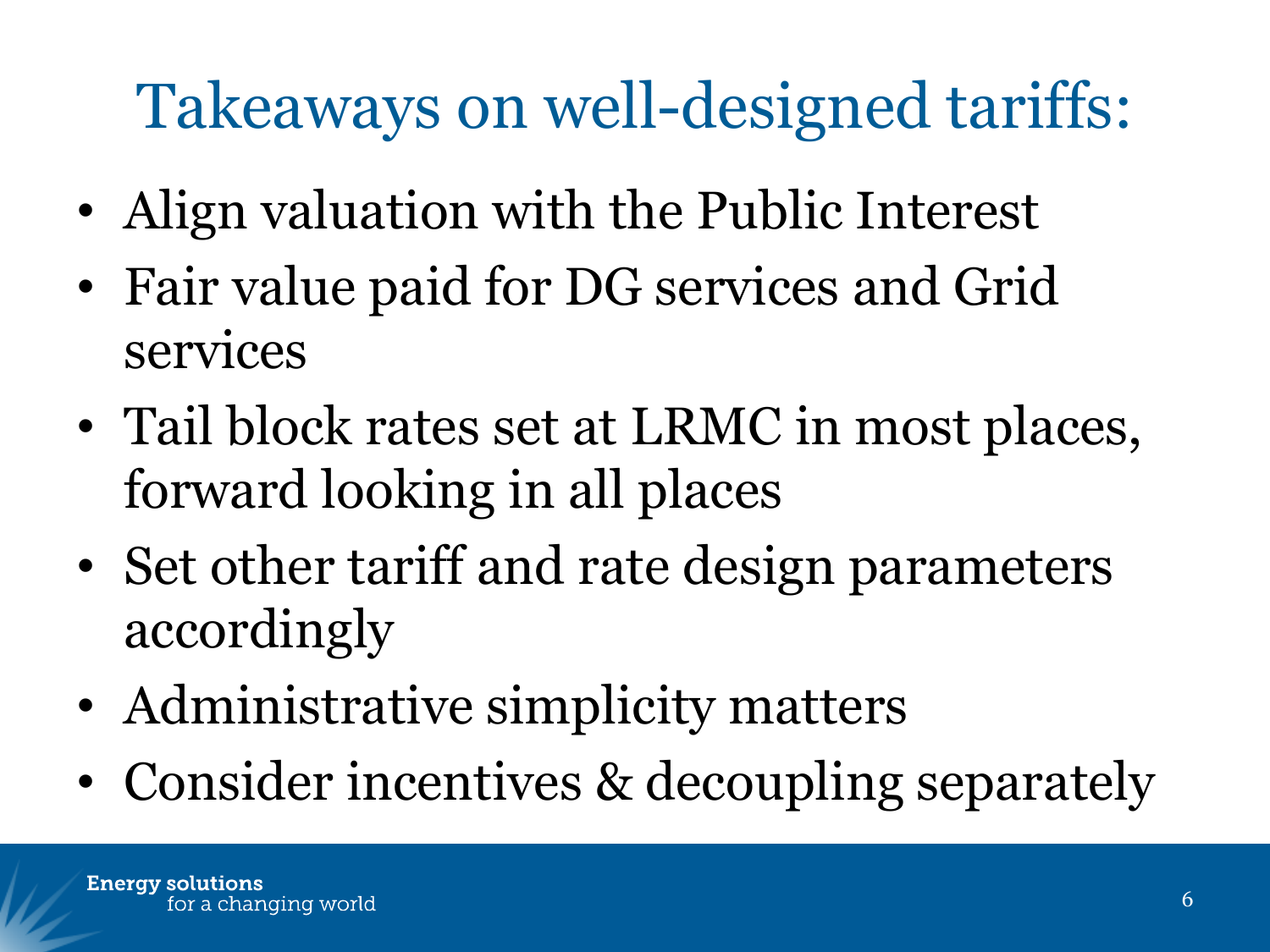Consider: Many Possible Alternative or Supplemental Tariff Policies

- Fixed charges
- Demand charges
- Minimum monthly bills
- Time-based rates
- Stand-by rates
- Two-way rates (i.e., value of solar)
- Separate PV customer class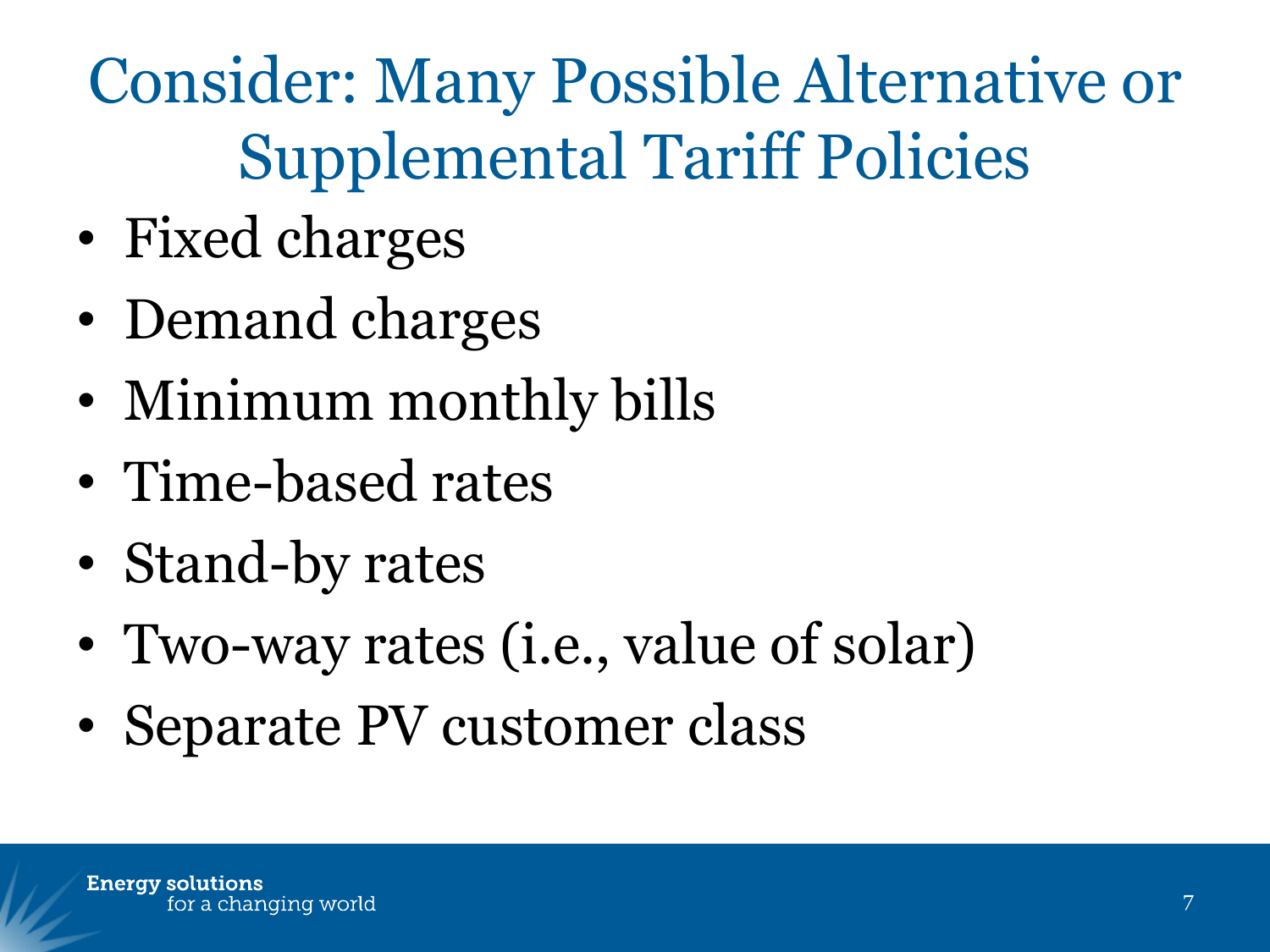## Illustration of Alternative Rate Designs

|                            |                        | <b>Typical Current</b><br><b>Residential</b> |        | <b>Option 1</b><br><b>Fixed</b><br><b>Monthly</b> |                |        | <b>Option 2:</b><br><b>Demand</b> |        | <b>Option 3:</b><br><b>Bidirectional</b><br><b>Distribution</b> |        |  |
|----------------------------|------------------------|----------------------------------------------|--------|---------------------------------------------------|----------------|--------|-----------------------------------|--------|-----------------------------------------------------------------|--------|--|
| <b>Type of Charge</b>      | Unit / Usage           | Tariff                                       |        | Charge                                            |                | Charge |                                   | Charge |                                                                 |        |  |
| Monthly Fixed Charge:      | \$/Month               | \$                                           | 5.00   | \$                                                | 35.00          |        | \$                                | 5.00   | \$                                                              | 5.00   |  |
| Demand Charge              | \$/kW/Month            |                                              |        | \$                                                | $\blacksquare$ |        | \$                                | 3.00   | \$                                                              |        |  |
| <b>Distribution Charge</b> | \$/kWh                 |                                              |        | \$                                                | $\blacksquare$ |        | \$                                |        | \$                                                              | 0.03   |  |
| <b>Off-Peak Energy</b>     | \$/kWh                 | \$                                           | 0.145  | \$                                                | 0.08           |        | \$                                | 0.08   | \$                                                              | 0.08   |  |
| <b>On-Peak Energy</b>      | \$/kWh                 | \$                                           | 0.145  | \$                                                | 0.15           |        | \$                                | 0.15   | \$                                                              | 0.15   |  |
|                            |                        |                                              |        |                                                   |                |        |                                   |        |                                                                 |        |  |
| Average Customer Bill      |                        |                                              |        |                                                   |                |        |                                   |        |                                                                 |        |  |
| <b>Fixed Charge</b>        | Per Customer           | \$                                           | 5.00   | \$                                                | 35.00          |        | \$                                | 5.00   | \$                                                              | 5.00   |  |
| Demand Charge              | 10 kW Demand           | \$                                           |        | \$                                                | $\blacksquare$ |        | \$                                | 30.00  | \$                                                              |        |  |
| Distribution Charge        | 1,000 kwh total energy | \$                                           |        | \$                                                |                |        | \$                                |        | \$                                                              | 30.00  |  |
| <b>Off-Peak Energy</b>     | 500 kWh on-peak        | \$                                           | 72.50  | \$                                                | 40.00          |        | \$                                | 40.00  | \$                                                              | 40.00  |  |
| On-Peak Energy             | 500 kWh off-peak       | \$                                           | 72.50  | \$                                                | 75.00          |        | \$                                | 75.00  | \$                                                              | 75.00  |  |
|                            |                        |                                              |        |                                                   |                |        |                                   |        |                                                                 |        |  |
|                            |                        | \$                                           | 150.00 | \$                                                | 150.00         |        | \$                                | 150.00 | \$                                                              | 150.00 |  |

Each alternative produces \$150/month from a customer using 1,000 kWh/month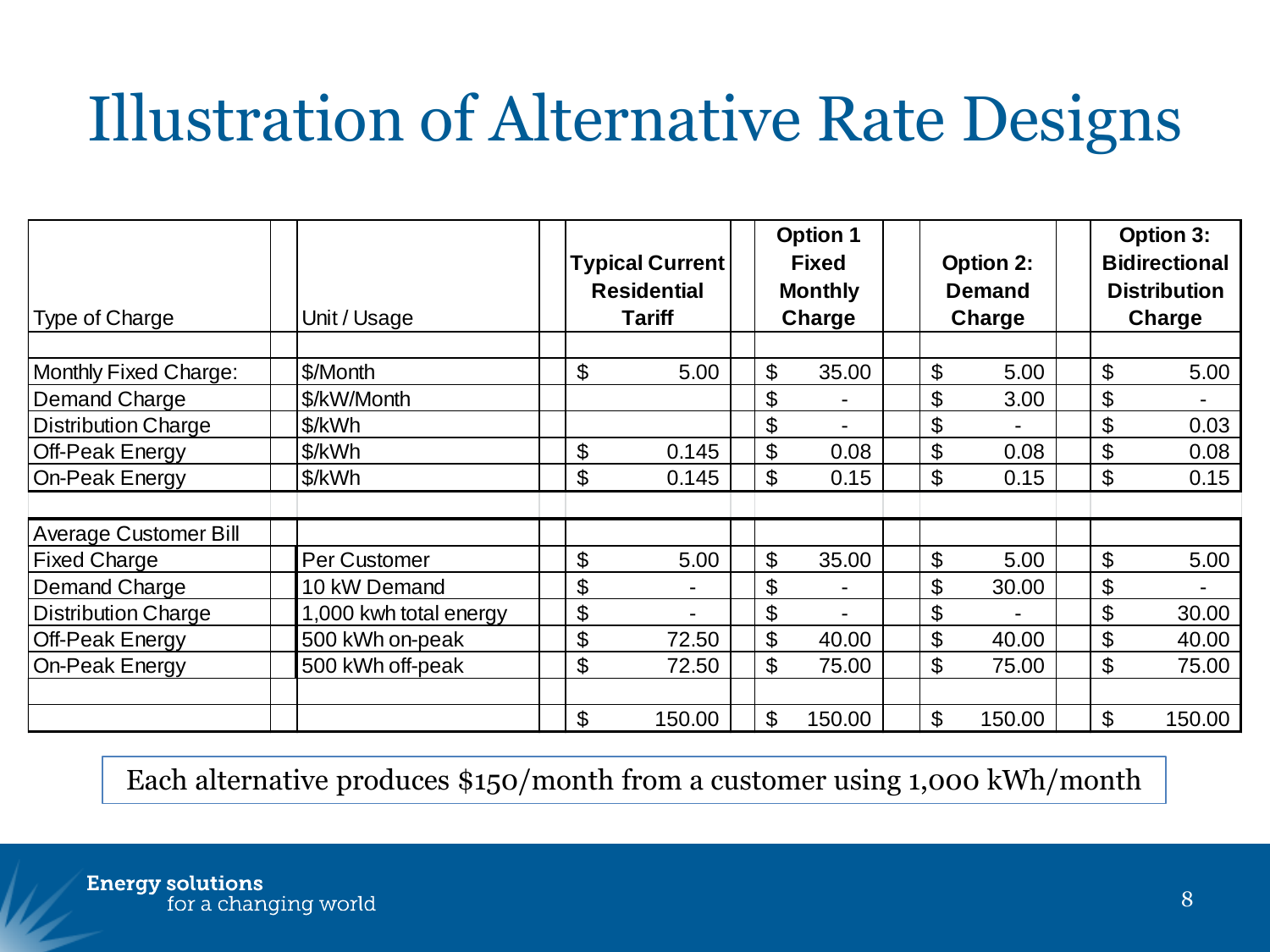#### Breakdown of Hypothetical PV Customer Bill

| <b>Rate Element</b>         | <b>Typical Current</b><br><b>Residential</b><br><b>Tariff</b> |                       | <b>Option 1</b><br><b>Fixed</b><br><b>Monthly</b><br><b>Charge</b> | <b>Option 2:</b><br><b>Demand</b><br>Charge |         | <b>Option 3:</b><br><b>Bidirectional</b><br><b>Distribution</b><br>Charge |         |
|-----------------------------|---------------------------------------------------------------|-----------------------|--------------------------------------------------------------------|---------------------------------------------|---------|---------------------------------------------------------------------------|---------|
| <b>Fixed Charge</b>         | \$<br>5.00                                                    | \$                    | 35.00                                                              | \$                                          | 5.00    | $\mathfrak{F}$                                                            | 5.00    |
| <b>Demand Charge</b>        | \$                                                            | \$                    |                                                                    | $\boldsymbol{\theta}$                       | 30.00   | $\boldsymbol{\mathsf{\$}}$                                                |         |
| <b>Distribution Charge</b>  | \$<br>$\blacksquare$                                          | \$                    |                                                                    | \$                                          |         | $\mathfrak{L}$                                                            | 30.00   |
| <b>Off-Peak Energy</b>      | \$<br>72.50                                                   | $\boldsymbol{\theta}$ | 40.00                                                              | $\boldsymbol{\theta}$                       | 40.00   | $\mathfrak{L}$                                                            | 40.00   |
| On-Peak Energy              | \$<br>(72.50)                                                 | $\boldsymbol{\theta}$ | (75.00)                                                            | $\boldsymbol{\theta}$                       | (75.00) | $\boldsymbol{\theta}$                                                     | (75.00) |
| <b>Total Bill:</b>          | \$<br>5.00                                                    |                       |                                                                    |                                             |         |                                                                           |         |
| Total Distribution Service: | \$<br>5.00                                                    | \$                    | 35.00                                                              | $\mathcal{C}$                               | 35.00   | $\mathfrak{L}$                                                            | 35.00   |

Assumptions: 10 kW maximum demand; 1,000 kWh total consumption, 50% onpeak; 1,000 kWh total on-site production. 500 kWh imported from grid off-peak; 500 kwh exported to grid on-peak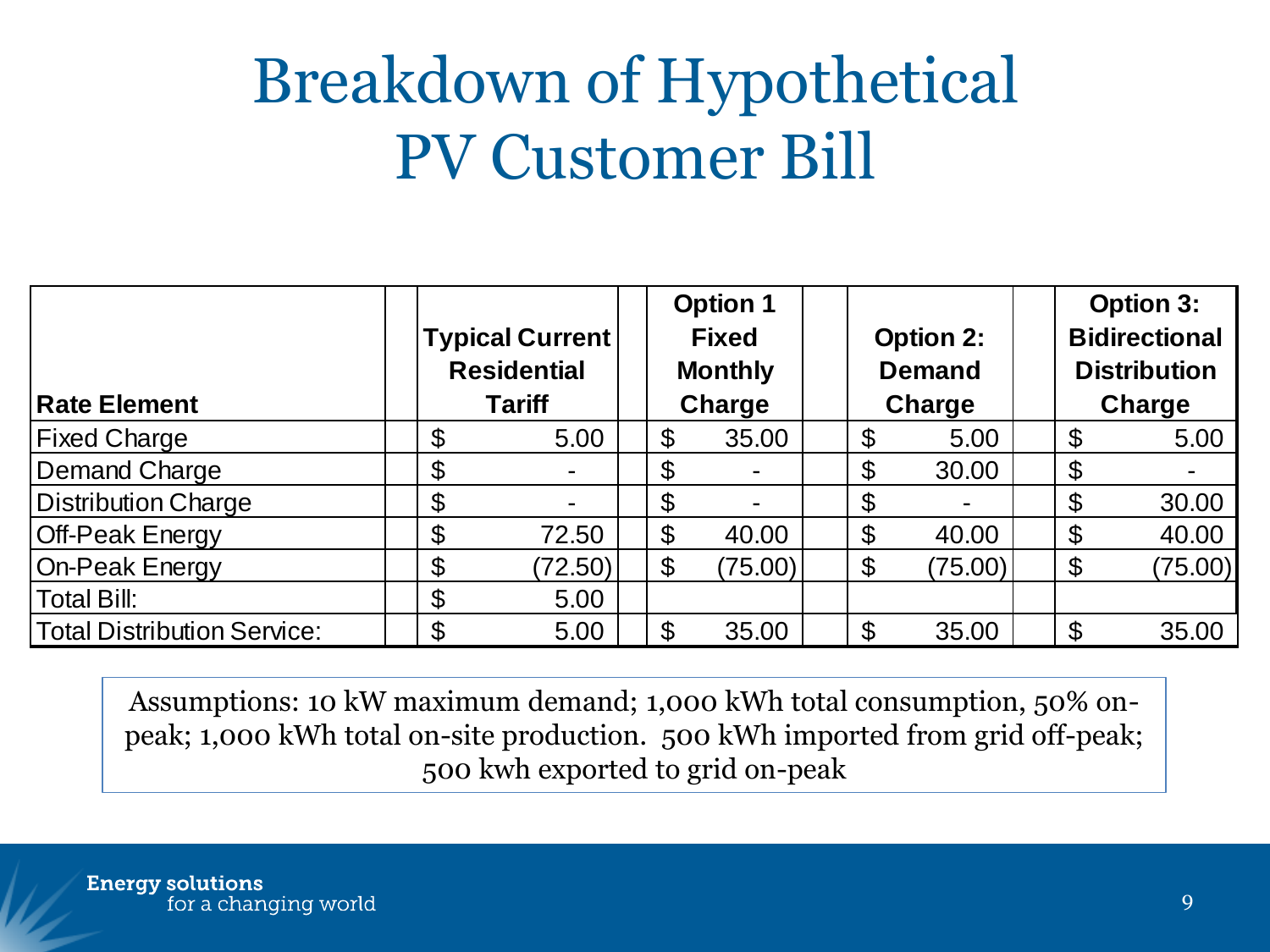### Fixed Charges disproportionately affect Low Volume Customers

| Type of Charge             | Unit / Usage                    | <b>Typical</b><br><b>Current</b><br><b>Residential</b><br><b>Tariff</b> |        | <b>High Fixed</b><br>Charge |        |    | <b>Demand</b><br>Charge | <b>Bidirectional</b><br><b>Distribution</b><br>Charge |        |  |
|----------------------------|---------------------------------|-------------------------------------------------------------------------|--------|-----------------------------|--------|----|-------------------------|-------------------------------------------------------|--------|--|
|                            |                                 |                                                                         |        |                             |        |    |                         |                                                       |        |  |
| Monthly Fixed Charge:      | \$/Month                        | \$                                                                      | 5.00   | \$                          | 35.00  | \$ | 5.00                    | \$                                                    | 5.00   |  |
| Demand Charge              | \$/kW/Month                     |                                                                         |        | \$                          |        | \$ | 3.00                    | \$                                                    |        |  |
| <b>Distribution Charge</b> | \$/kWh                          |                                                                         |        | \$                          |        | \$ |                         | \$                                                    | 0.03   |  |
| <b>Off-Peak Energy</b>     | \$/kWh                          | \$                                                                      | 0.145  | \$                          | 0.08   | \$ | 0.08                    | \$                                                    | 0.08   |  |
| <b>On-Peak Energy</b>      | \$/kWh                          | \$                                                                      | 0.145  | \$                          | 0.15   | \$ | 0.15                    | \$                                                    | 0.15   |  |
|                            |                                 |                                                                         |        |                             |        |    |                         |                                                       |        |  |
|                            | Average User (1,000 kWh)        | \$                                                                      | 150.00 | \$                          | 150.00 | \$ | 150.00                  | \$                                                    | 150.00 |  |
| Impact on Customer         | Small Use (500 kWh) Bill:       | \$                                                                      | 77.50  |                             | 92.50  | \$ | 77.50                   | \$                                                    | 77.50  |  |
| <b>Average Bills</b>       | <b>PV Customer Total Bill</b>   | \$                                                                      | 5.00   | \$                          |        | \$ |                         | \$                                                    |        |  |
|                            | <b>PV Customer Distribution</b> | \$                                                                      | 5.00   | \$                          | 35.00  | \$ | 35.00                   | \$                                                    | 35.00  |  |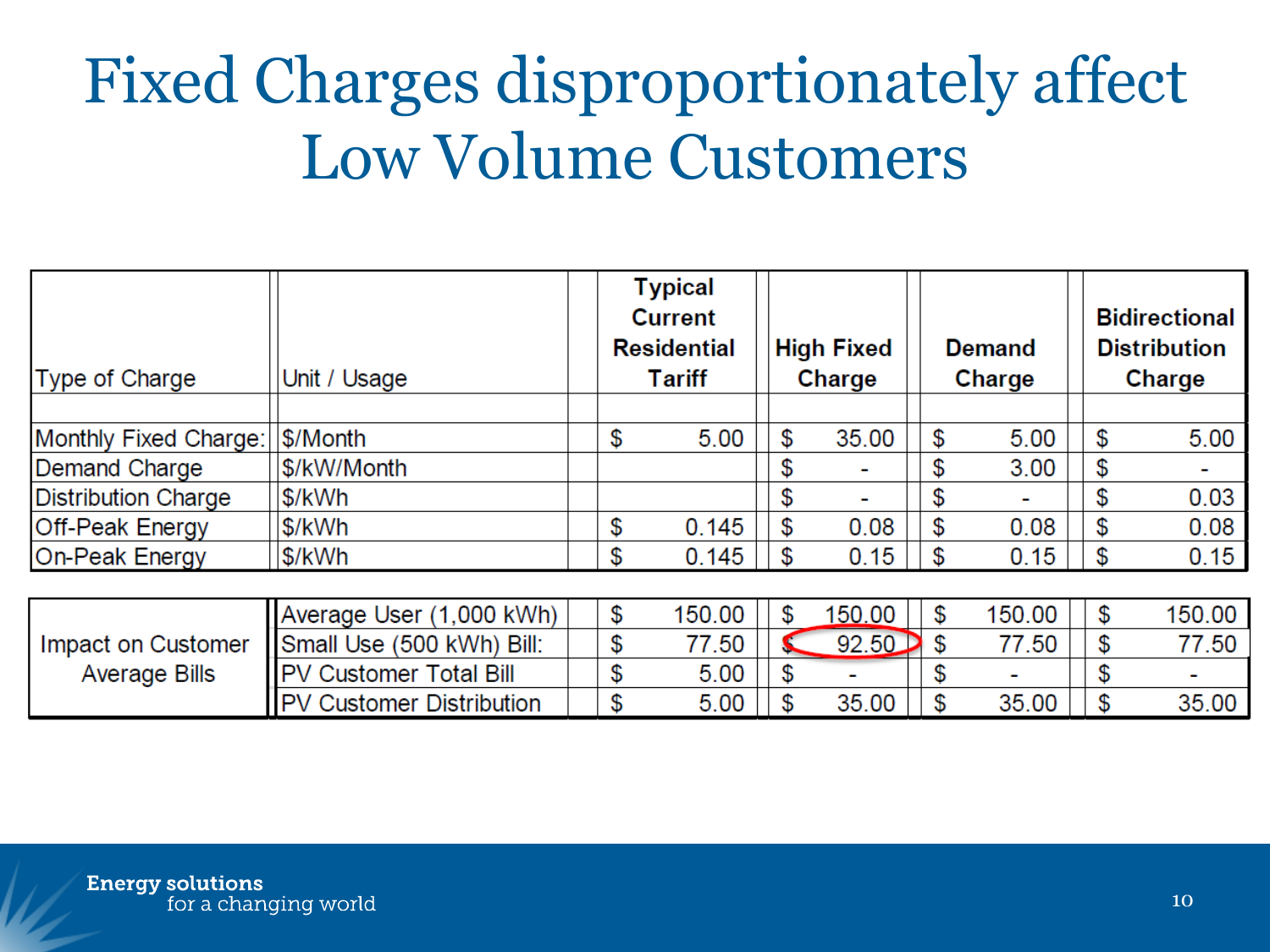#### Consider: Sound Decision-making benefits all

- For consumers: Keep more \$\$, Quality
- For utilities: Corporate health, purpose
- For investors: Safety, value, expectations
- For employees: safety and welfare, pride
- For the regulatory process: confidence
- For society: key role for power in society

A process that promotes shifting risk rather than minimizing risk is inherently unstable

**Energy solutions** for a changing world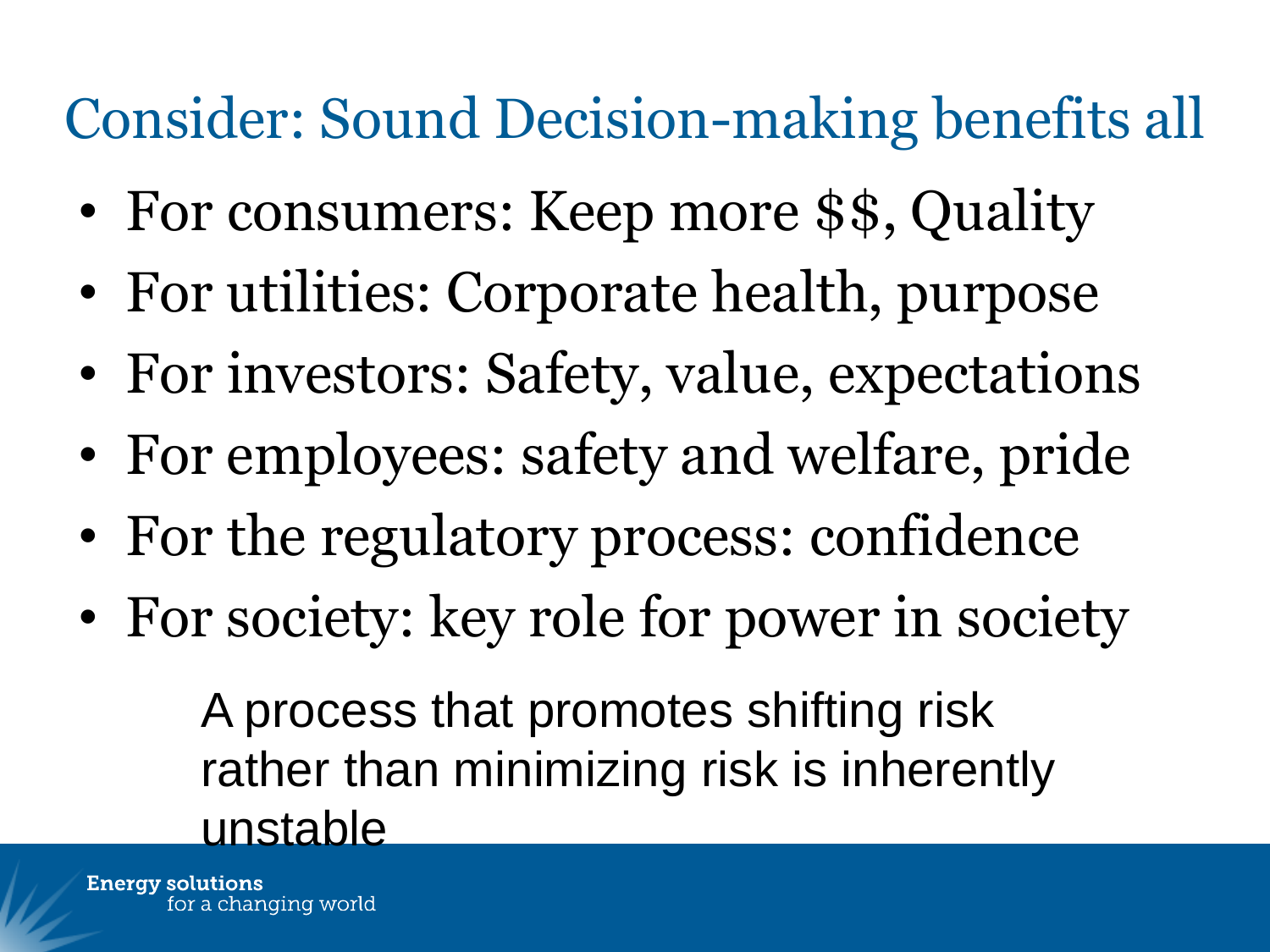#### In Fact, though often not in appearance,

- Consumer, Utility, Third Party and Investor interests are intertwined
- All are served by strategies that promote fair compensation for each party that provides services
- **But who advocates for this societal perspective?**